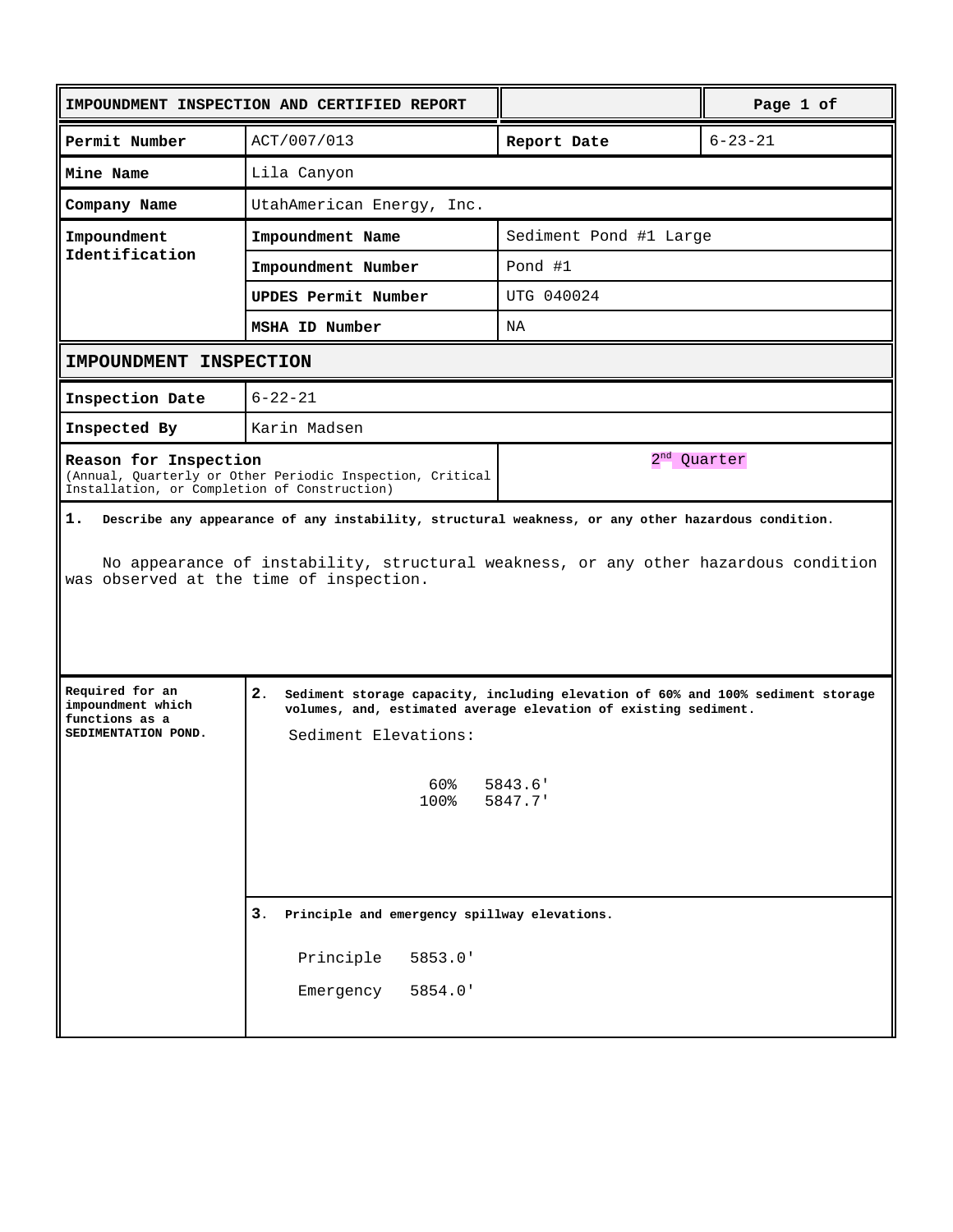|                                                                                                                                                                                                                                                                                                                                                                                                                          | IMPOUNDMENT INSPECTION AND CERTIFIED REPORT                                                                                                                                                                                                                                                                                                                                                                                                                                                                                                                                                                                                                                                                                                |  | Page 2 of       |     |
|--------------------------------------------------------------------------------------------------------------------------------------------------------------------------------------------------------------------------------------------------------------------------------------------------------------------------------------------------------------------------------------------------------------------------|--------------------------------------------------------------------------------------------------------------------------------------------------------------------------------------------------------------------------------------------------------------------------------------------------------------------------------------------------------------------------------------------------------------------------------------------------------------------------------------------------------------------------------------------------------------------------------------------------------------------------------------------------------------------------------------------------------------------------------------------|--|-----------------|-----|
| 4.<br>Field Information. Provide current water elevation, whether pond is discharging, type and number of<br>samples taken, monitoring/instrumentation information, inlet/outlet conditions, or other related<br>activities associated with the pond including but not limited to sediment cleanout, pond decanting,<br>embankment erosion/repairs, monitoring information, vegetation on outslopes of embankments, etc. |                                                                                                                                                                                                                                                                                                                                                                                                                                                                                                                                                                                                                                                                                                                                            |  |                 |     |
| future.                                                                                                                                                                                                                                                                                                                                                                                                                  | There is currently no water in the pond. The pond will not discharge in the near<br>Inlet and outlet both in good shape and decant valve was tested and opened as<br>designed. Slopes are in good condition and are well vegetated.                                                                                                                                                                                                                                                                                                                                                                                                                                                                                                        |  |                 |     |
| 5.                                                                                                                                                                                                                                                                                                                                                                                                                       | Field Evaluation. Describe any changes in the geometry of the impounding structure, average and<br>maximum depths and elevations of impounded water, estimated sediment or slurry volume and remaining<br>storage capacity, estimated volume of water impounded, and any other aspect of the impounding structure<br>affecting its stability or function which has occurred during the reporting period.                                                                                                                                                                                                                                                                                                                                   |  |                 |     |
|                                                                                                                                                                                                                                                                                                                                                                                                                          | No Changes. Pond is dry. Sediment marker is visible.                                                                                                                                                                                                                                                                                                                                                                                                                                                                                                                                                                                                                                                                                       |  |                 |     |
| level is 5837.9'.                                                                                                                                                                                                                                                                                                                                                                                                        | Sediment levels were surveyed by Ware Surveying LLC December 6, 2020. Current sediment                                                                                                                                                                                                                                                                                                                                                                                                                                                                                                                                                                                                                                                     |  |                 |     |
| Qualification<br>Statement                                                                                                                                                                                                                                                                                                                                                                                               | I hereby certify that; I am experienced in the construction of impoundments; I am<br>qualified and authorized under the direction of a Registered Professional Engineer to<br>inspect the condition and appearance of impoundments in accordance with the certified<br>and approved designs for this structure; that the impoundment has been maintained in<br>accordance with approved design and meet or exceed the minimum design requirements<br>under all applicable federal, state and local regulations; and, that inspections and<br>inspection reports are made by myself and include any appearances of instability,<br>structural weakness or other hazardous conditions of the structure affecting<br>stability.<br>Signature: |  | Date: $b-23-21$ |     |
| <b>CERTIFIED REPORT</b>                                                                                                                                                                                                                                                                                                                                                                                                  |                                                                                                                                                                                                                                                                                                                                                                                                                                                                                                                                                                                                                                                                                                                                            |  |                 |     |
|                                                                                                                                                                                                                                                                                                                                                                                                                          | IMPOUNDMENT EVALUATION (If NO, explain under Comments)                                                                                                                                                                                                                                                                                                                                                                                                                                                                                                                                                                                                                                                                                     |  | YES             | NO. |
| 1.                                                                                                                                                                                                                                                                                                                                                                                                                       | Is impoundment designed and constructed in accordance with the approved plan?                                                                                                                                                                                                                                                                                                                                                                                                                                                                                                                                                                                                                                                              |  | XXXXX           |     |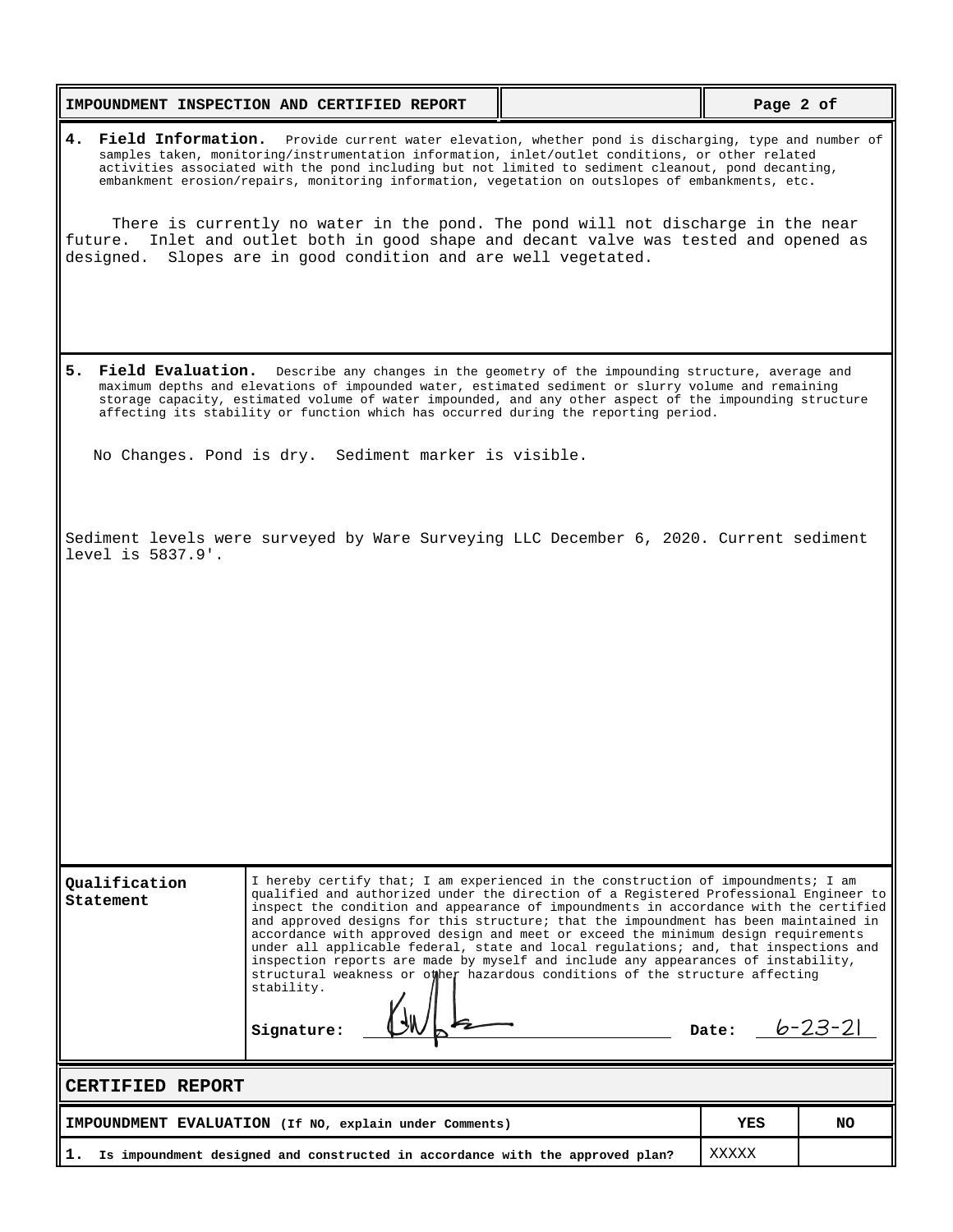|                                                                                                                                                                                                                                            | IMPOUNDMENT INSPECTION AND CERTIFIED REPORT                                                                                                                                                       |                        | Page 1 of     |
|--------------------------------------------------------------------------------------------------------------------------------------------------------------------------------------------------------------------------------------------|---------------------------------------------------------------------------------------------------------------------------------------------------------------------------------------------------|------------------------|---------------|
| Permit Number                                                                                                                                                                                                                              | CT/007/013                                                                                                                                                                                        | Report Date            | $6 - 23 - 21$ |
| Mine Name                                                                                                                                                                                                                                  | Lila Canyon                                                                                                                                                                                       |                        |               |
| Company Name                                                                                                                                                                                                                               | UtahAmerican Energy, Inc.                                                                                                                                                                         |                        |               |
| Impoundment<br>Identification                                                                                                                                                                                                              | Impoundment Name                                                                                                                                                                                  | Sediment Pond #2 Small |               |
|                                                                                                                                                                                                                                            | Impoundment Number                                                                                                                                                                                | Pond #2                |               |
|                                                                                                                                                                                                                                            | UPDES Permit Number                                                                                                                                                                               | NA                     |               |
|                                                                                                                                                                                                                                            | MSHA ID Number                                                                                                                                                                                    | NA                     |               |
| IMPOUNDMENT INSPECTION                                                                                                                                                                                                                     |                                                                                                                                                                                                   |                        |               |
| Inspection Date                                                                                                                                                                                                                            | $6 - 22 - 21$                                                                                                                                                                                     |                        |               |
| Inspected By                                                                                                                                                                                                                               | Karin Madsen                                                                                                                                                                                      |                        |               |
| 2 <sup>nd</sup> Quarter<br>Reason for Inspection<br>(Annual, Quarterly or Other Periodic Inspection, Critical<br>Installation, or Completion of Construction)                                                                              |                                                                                                                                                                                                   |                        |               |
| 1.<br>Describe any appearance of any instability, structural weakness, or any other hazardous condition.<br>No appearance of instability, structural weakness, or any other hazardous condition<br>was observed at the time of inspection. |                                                                                                                                                                                                   |                        |               |
| Required for an<br>impoundment which<br>functions as a<br>SEDIMENTATION POND.                                                                                                                                                              | 2.<br>Sediment storage capacity, including elevation of 60% and 100% sediment storage<br>volumes, and, estimated average elevation of existing sediment.<br>Sediment Elevations:<br>60% a<br>100% | 5847.0'<br>5848.1'     |               |
|                                                                                                                                                                                                                                            | 3.<br>Principle and emergency spillway elevations.<br>Principle 5849.61'<br>Emergency 5851.25'                                                                                                    |                        |               |